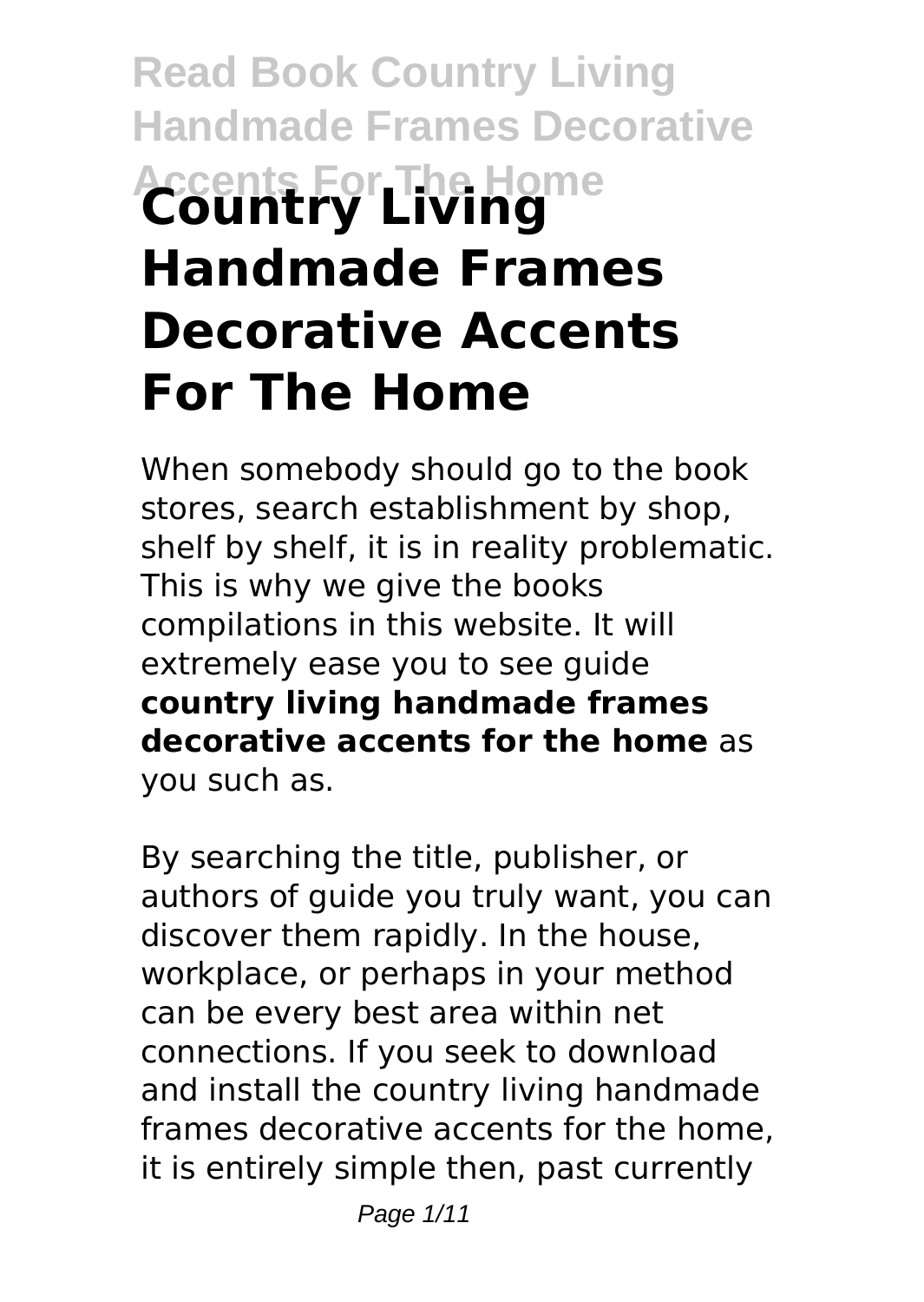**Read Book Country Living Handmade Frames Decorative Accents For The Home** we extend the associate to buy and make bargains to download and install country living handmade frames decorative accents for the home suitably simple!

GOBI Library Solutions from EBSCO provides print books, e-books and collection development services to academic and research libraries worldwide.

#### **Country Living Handmade Frames Decorative**

Shop for SAFAVIEH Handmade Leather Shag Carlijn Modern Decorative Rug. Get free delivery On EVERYTHING\* at Overstock - Your Online Home Decor Store! Get 5% in rewards with Club O! - 6325860

#### **SAFAVIEH Handmade Leather Shag Carlijn Modern Decorative ...**

The best gifts are the ones that come from the heart, and there's no better day to show some heart than on Valentine's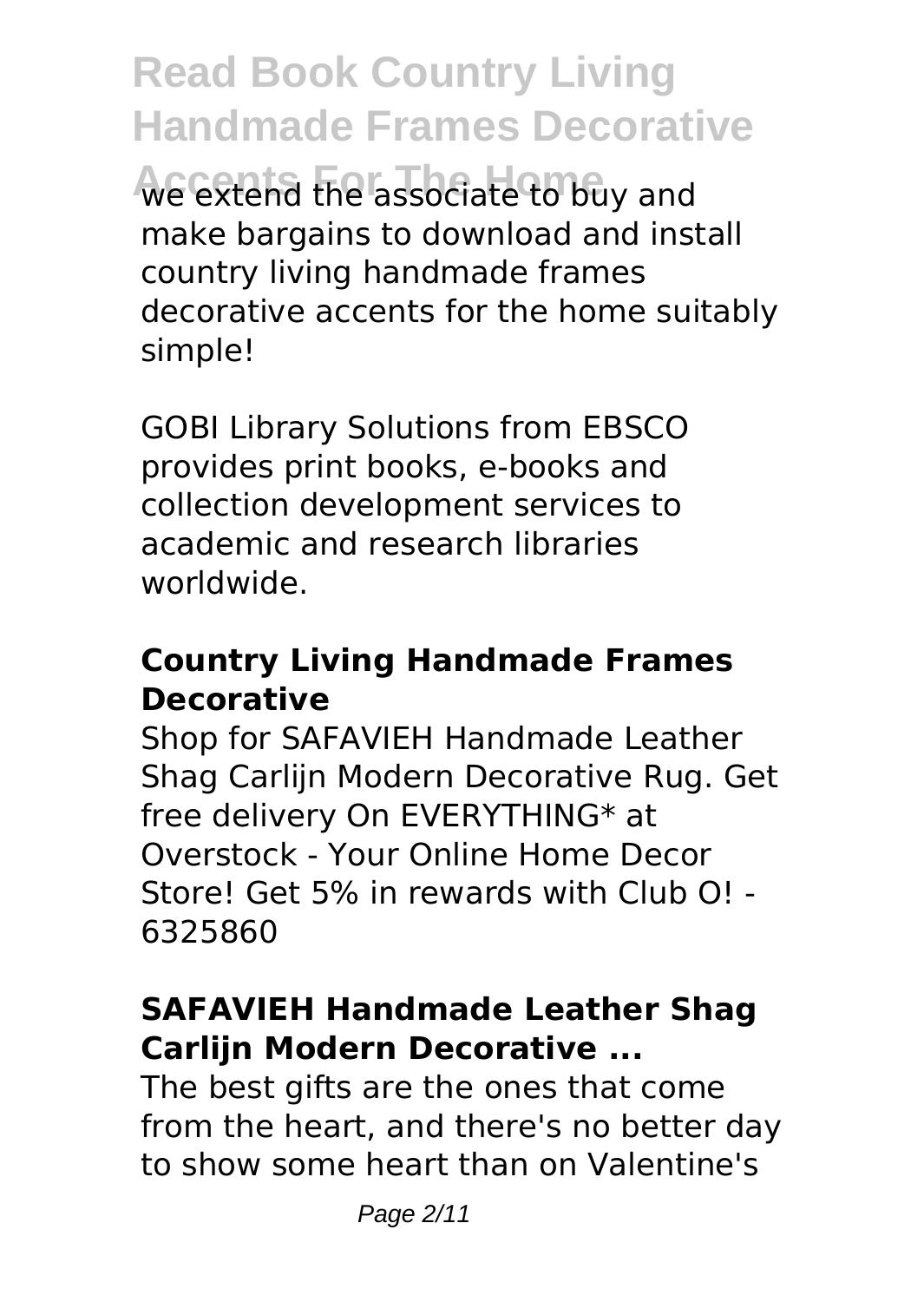Day.Just so you know, Valentine's Day crafts aren't just for kids (though, of course, there are plenty of great V-Day crafts for little ones), and as well as serving as perfect Valentine's Day decor, homemade crafts make thoughtful gifts for your loved ones, too.

#### **95 Best Valentine's Day Crafts - DIY ... - Country Living**

SAFAVIEH updates the enduring beauty and charm of the braided rug, a beloved American classic. Fashion-right colors and modern fibers make our braided rug collection perfect for casual 21st century homes and lifestyles, and their easy care properties make SAFAVIEH's braided rugs a practical choice for families.

### **SAFAVIEH Handmade Braided Katharyn Country Rug - Overstock**

**...**

Bring a handmade global vibe to your living spaces with handcrafted African decor, rustic accents from Mexico, relaxing tropical decor from Asia or a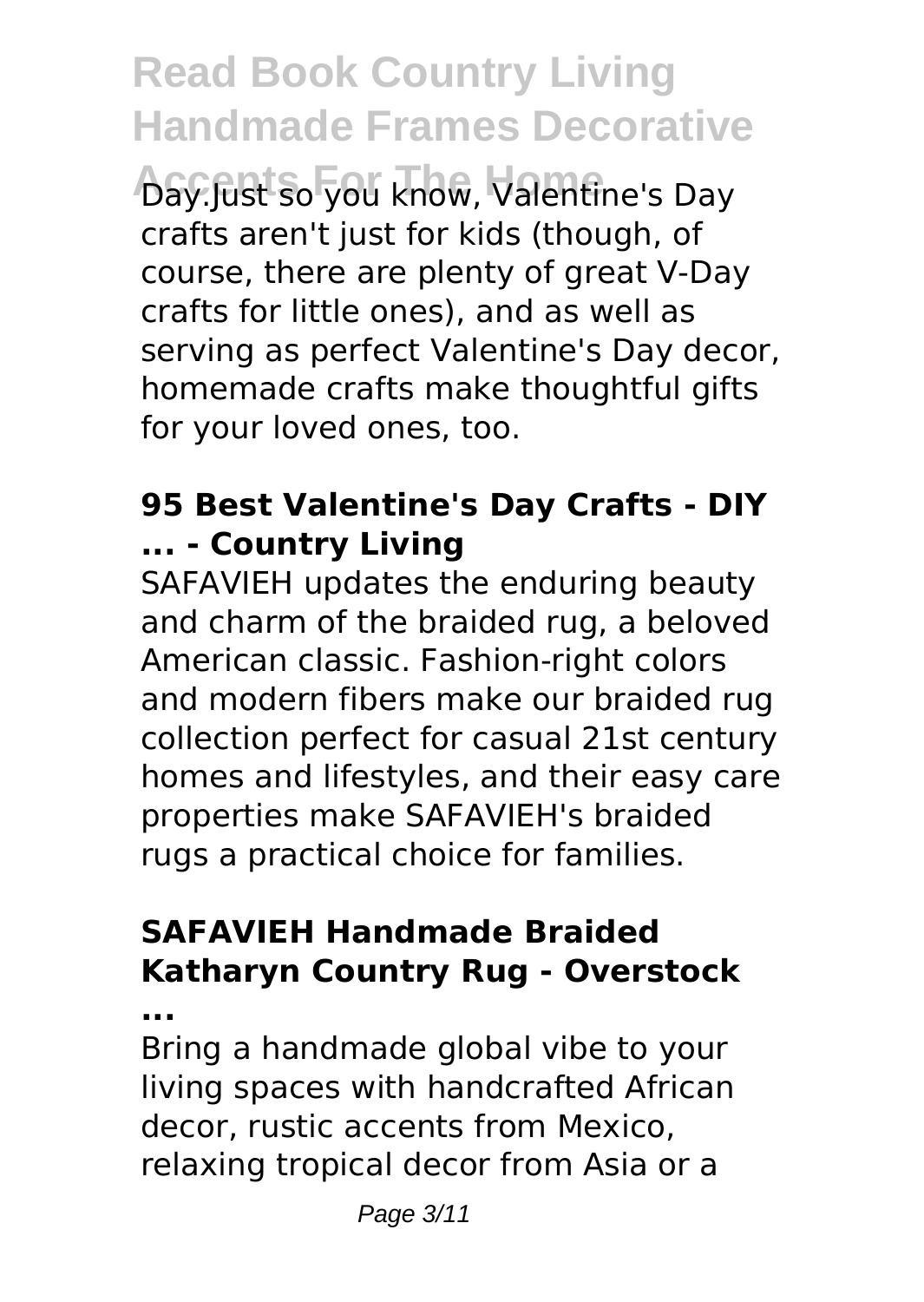**Accents For The Home** beautiful handmade Peruvian rug. A handcrafted sculpture or mask can be a great conversation starter. And every purchase you make helps UNICEF save and protect the world's most vulnerable children.

#### **Handmade Home Décor and Furnishings | UNICEF Market**

A handmade tapestry can be a great way to brighten up any living space while providing insulation against the cold. Materials like alpaca and sheep wool create natural warmth by trapping cool air inside the cloth, creating a more stable temperature within the room.

#### **Tapestries at NOVICA**

Handmade accent tables, Vintage coffee tables and rustic wood Chai Tables are gorgeous, detailed accent pieces that make a beautiful statement. Jharokha coffee tables in subtle hues incorporate your creative element, the repurposed woods and worn patinas of the console tables work with farmhouse or modern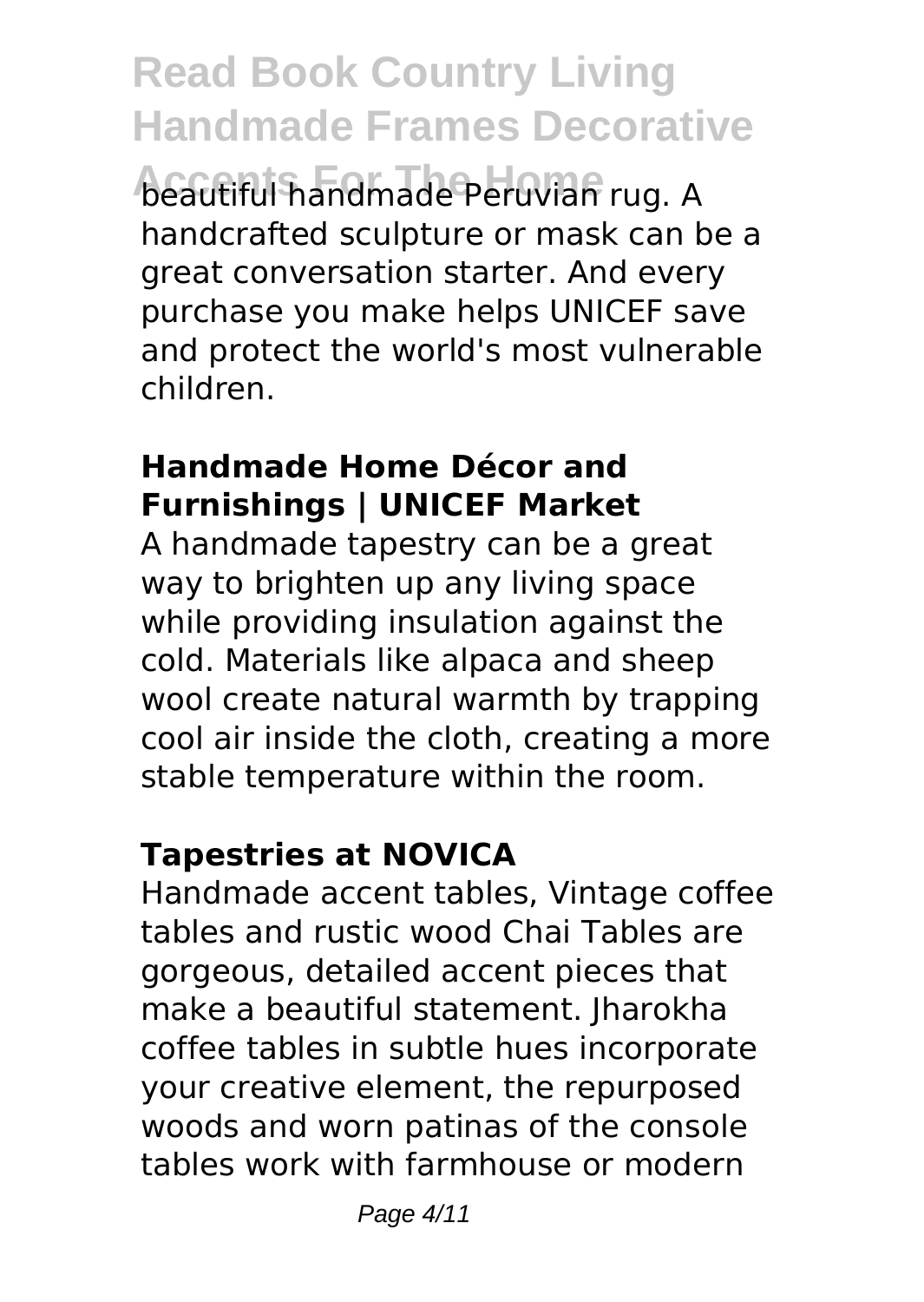**Read Book Country Living Handmade Frames Decorative AFGERIS For The Home** 

#### **Rustic Armoires, Buy Indian Doors, Antiques, Art & More ...**

Serene Spaces Living Gold Brass Handmade Hammered Metal Decorative Bowl– Perfect as Home Decor Counter Top Centerpiece, Use as Serving Dish, Fruit Holder, Measures 4.25" Tall & 12.5" Diameter 4.5 out of 5 stars 30

#### **Amazon.com: Decorative Bowls - Decorative Bowls ...**

Barnyard Designs 17.75x23.5 Oval Wood Farmhouse Wall Mirror Decorative, Wooden Rustic Small Wall Mirror, Bedroom Mirrors for Wall Decor, Wood Wall Mirror Living Room or Bathroom Vanity Mirror, White 4.5 out of 5 stars 29

#### **Amazon.com: rustic mirror**

Craftezy has a pool of authentic and verified sellers who sell beautiful Indian handicrafts items reasonably. They assigned me with a dedicated manager who managed the entire process on my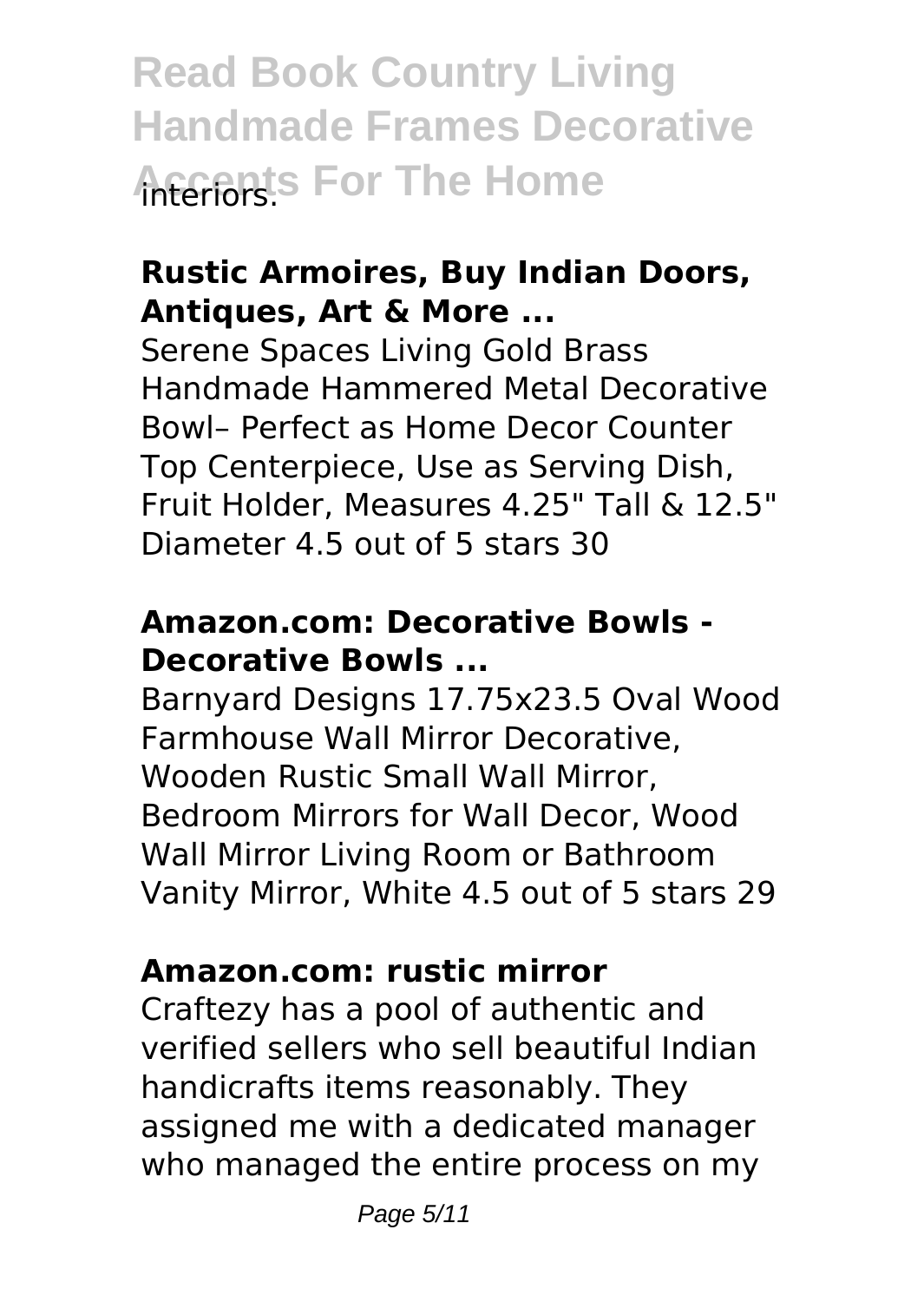**behalf, and I just had to choose one from** the multiple quotations they got for me.

#### **Craftezy – Quality Supply, Globally Crafted**

Michelle Butler Handmade Heirloom Frames, Plaques, Decorative Bottles and Gorgeous Wall Art Harmonize Beautifully with Reilly-Chance Decor! Each Beautiful Piece is Handmade and painted by Michelle, Making Each Piece a Unique Work of Art! Now Available thru Reilly-Chanceliving.com

#### **Michelle Butler Designs Frames, Plaques & More | Reilly ...**

Our homes can include design elements such as vaulted ceilings, decorative beams, and timber trusses. Our team not only designs, engineers, and constructs timber frames for new homes, we can also add additions to existing homes. Beams and trusses can also be used to dress up living rooms, fovers and great rooms.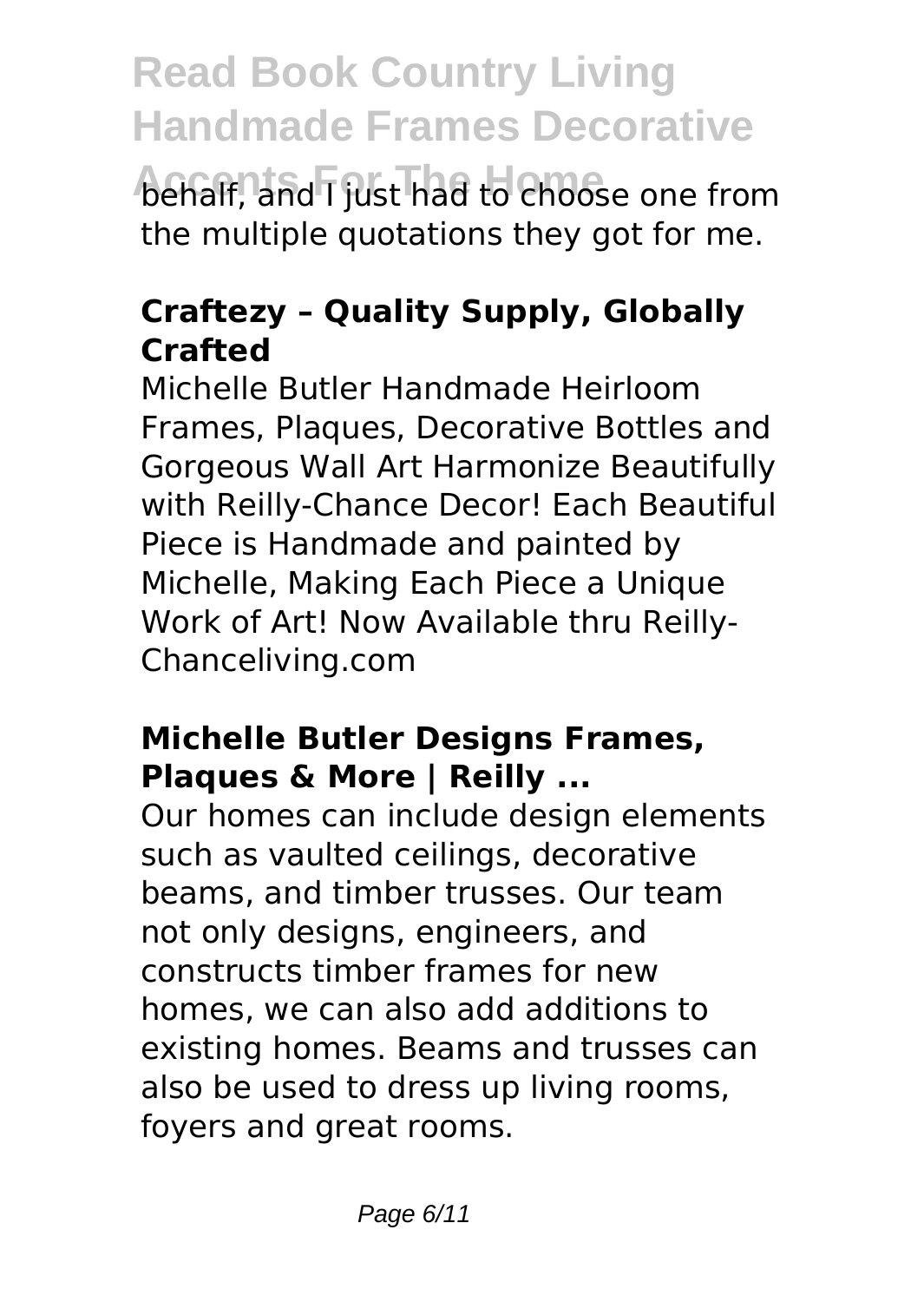**Accents For The Home Timber Frames | Post and Beam Barns | Exposed Wood Beams** Bedrooms 9 Bathrooms 7 Plot Size 19000 m² Living Area 670 m² Heating Radiators + air conditioning Property Stone walls, wooden beams, trusses, original terracotta floors, vaulted ceilings, high-quality parquet, stone fireplaces, pietra serena frames, frescoes, paved terraces, pool €

#### **Country House Property For Sale In ... - Immobiliare Italiano**

overstockArt.com is the leading art gallery on the web. Offering hand painted art by master artists such as Van Gogh, Monet and Renoir to Contemporary art by the great artists of our times. Find the perfect hand painted oil paintings for your space at overstockArt.com.

#### **Famous Paintings: Wall Art Reproductions - overstockArt.com**

Decorative Stone, Gravel and Chippings ... Country Living Kitchen ... Door Frames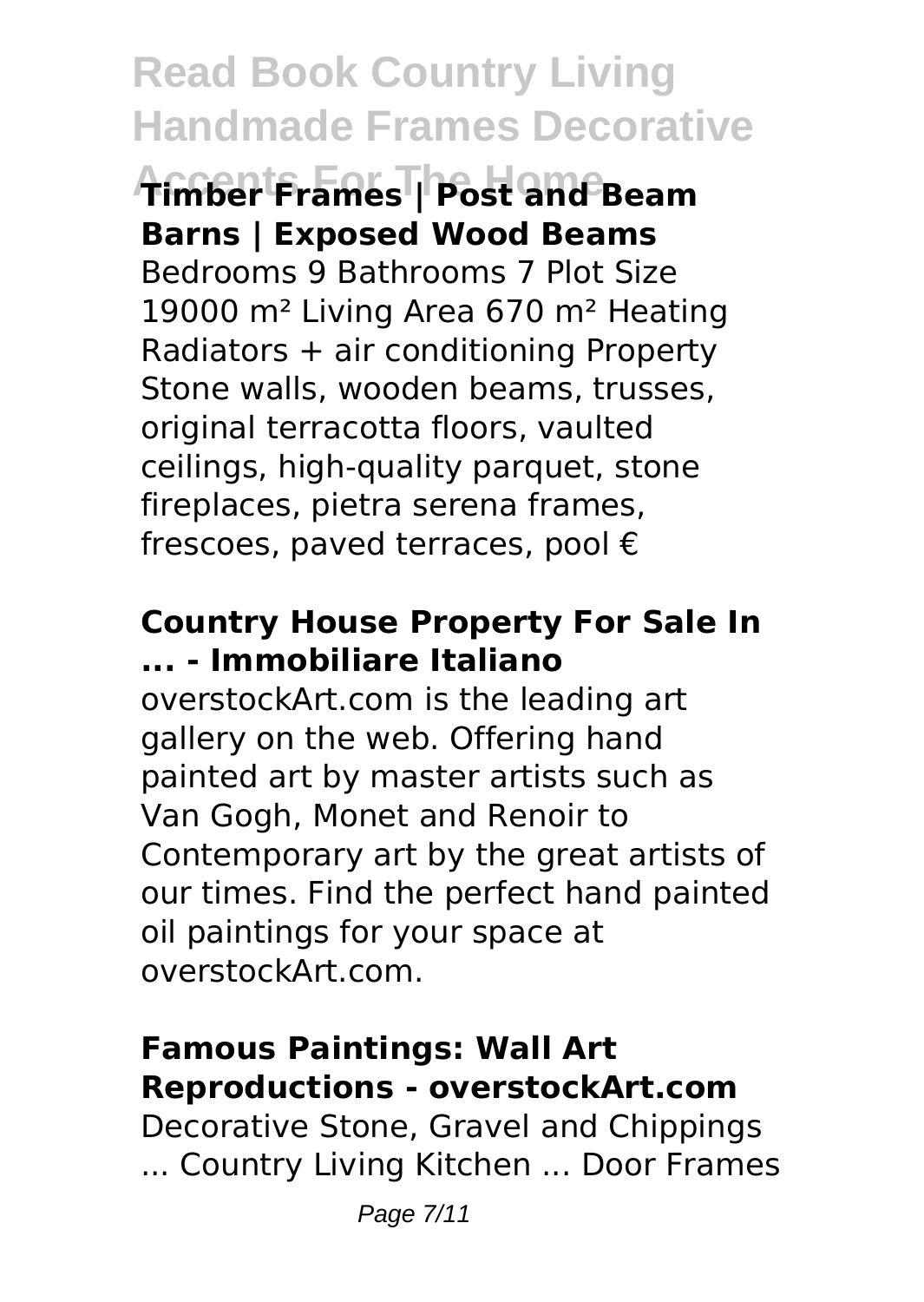**Read Book Country Living Handmade Frames Decorative** *Accents For The Doorbells & Chimes Hinges* Letter Boxes Door Numbers & Signs Door Pull Handles Door Knockers ...

### **Whitstable Kitchen Range | Handmade in Yorkshire | Homebase**

Required Cookies & Technologies. Some of the technologies we use are necessary for critical functions like security and site integrity, account authentication, security and privacy preferences, internal site usage and maintenance data, and to make the site work correctly for browsing and transactions.

#### **Decorative Pillows | Etsy**

Established in 1970, Agriframes have been specialists in creating stylish, high quality garden structures for 50 years. Developed in the UK, our range of arches, pergolas, screens, obelisks and gazebos can sit comfortably within any garden setting; large, small, traditional or contemporary - the tubular construction of our structures offers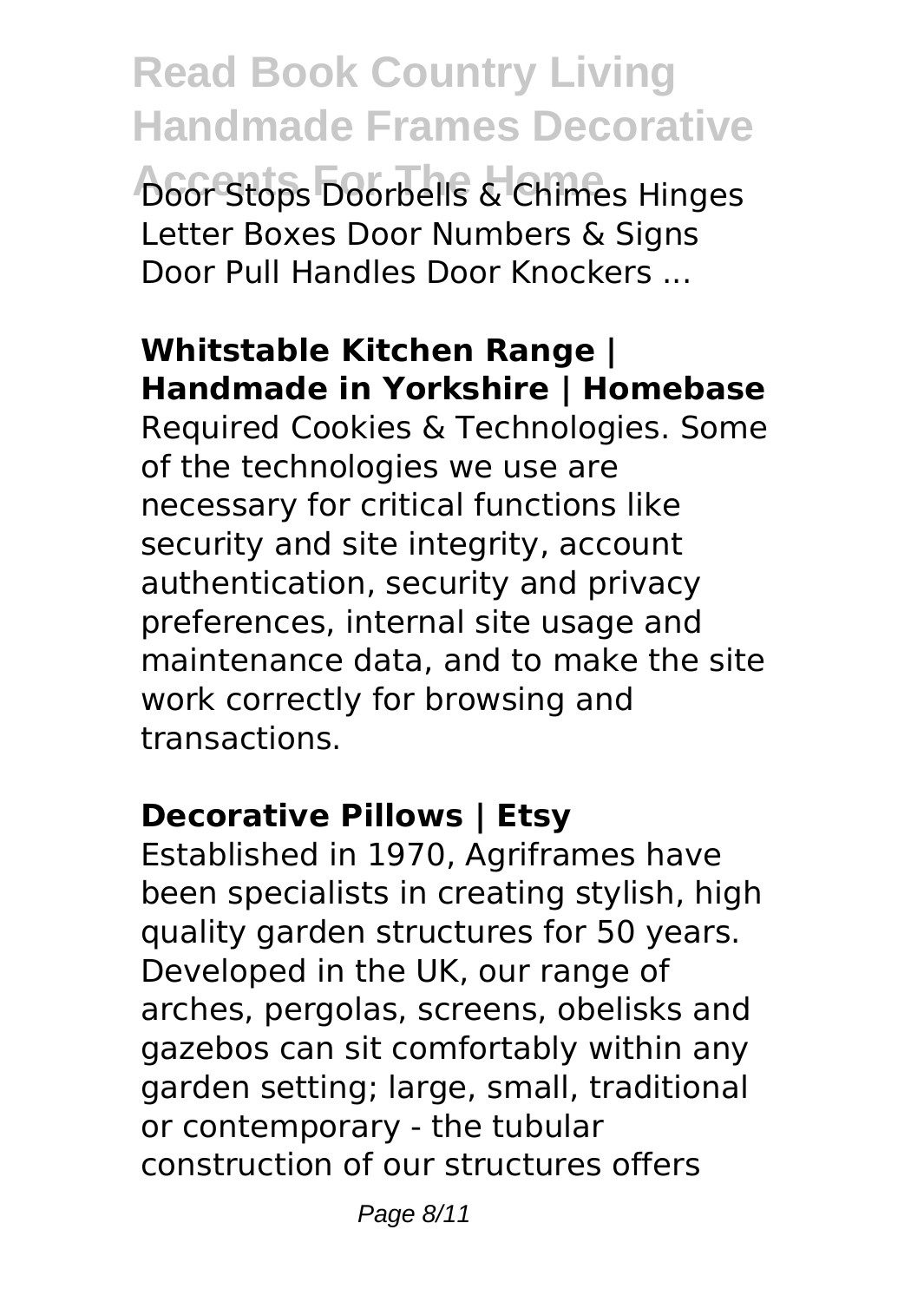**Read Book Country Living Handmade Frames Decorative Accents For The Home** great strength and stability without visually ...

#### **Agriframes - Garden Structures I Fruit Cages I Kitchen Garden**

Decorate the living spaces of your loved ones with our wide collection of showpieces which are handpicked by our experts. We house metal antiques, and wooden showpieces in the form of photo frames, wall clocks, lights, lamps, vintage collectibles, love figurines, paintings, posters, and wallpaper. Besides, if you want to convey any personal ...

#### **Showpiece Gift Online | Best Crystal Showpieces for Home Decor**

Handmade Gifts. Nothing says "I care" more than handmade gifts that appeal to the personality of your friends and loved ones. Gifts for her, gifts for him, we have gifts for any personality or occasion you can think of. And best of all, every gift you purchase from UNICEF Market helps UNICEF to save and protect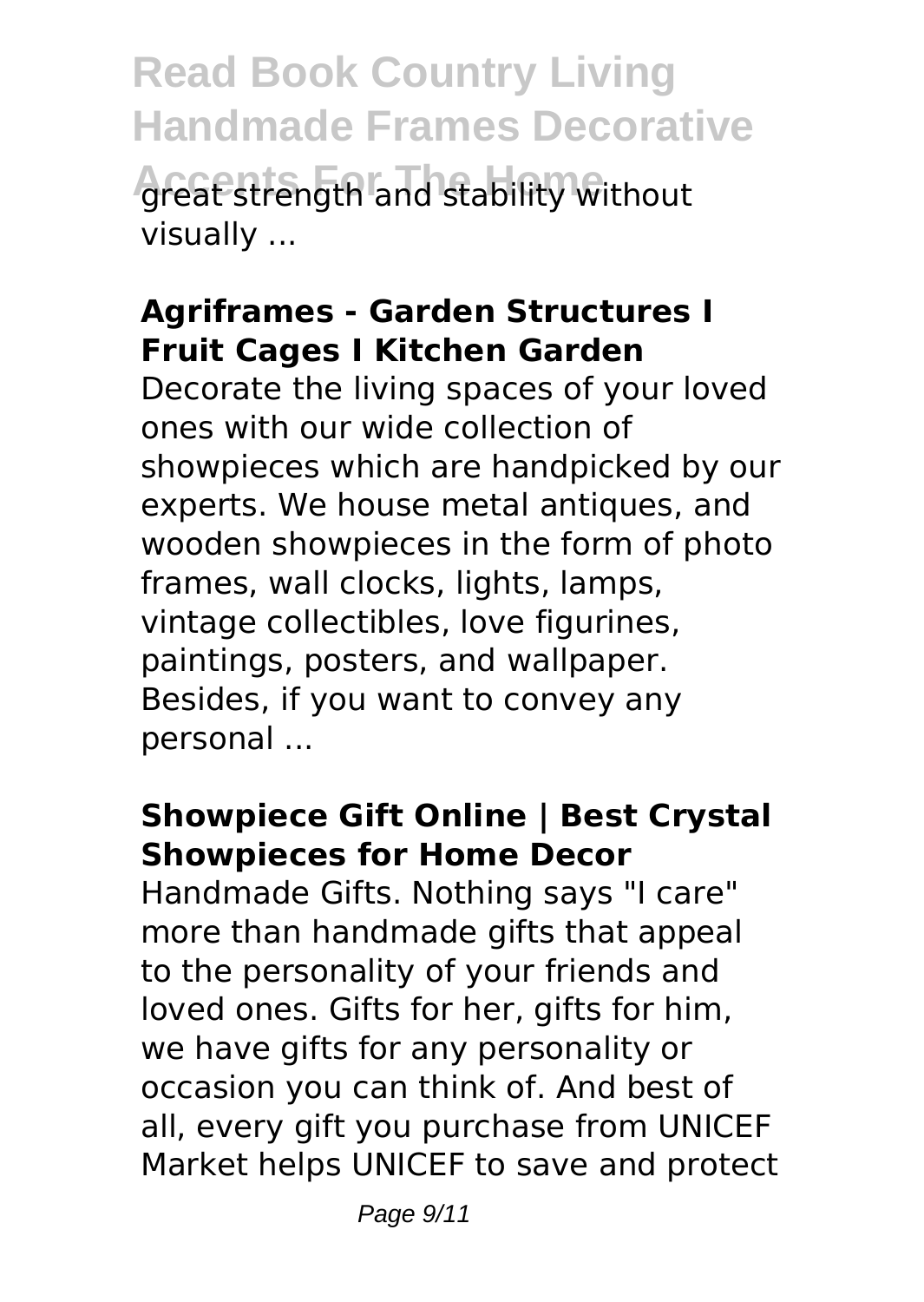# **Read Book Country Living Handmade Frames Decorative Accents For The Home** the world's most vulnerable children.

#### **Unique Handmade Gifts | UNICEF Market**

From handmade pieces to vintage treasures ready to be loved again, Etsy is the global marketplace for unique and creative goods. It's also home to a whole host of one-of-a-kind items made with love and extraordinary care. While many of the items on Etsy are handmade, you'll also find craft supplies, digital items, and more.

#### **Quilts Handmade - Etsy**

Enhance a coffee table, side table, or bookshelf with these decorative new books. Titles may differ slightly from those pictured but the color patterns will remain the same. Overall: 15'' H x 5'' W x 12'' D; Overall Product Weight: 13lb. Country of Origin: United States; Love them. Judith. Coral Springs Florida. 2021-09-21 07:43:48